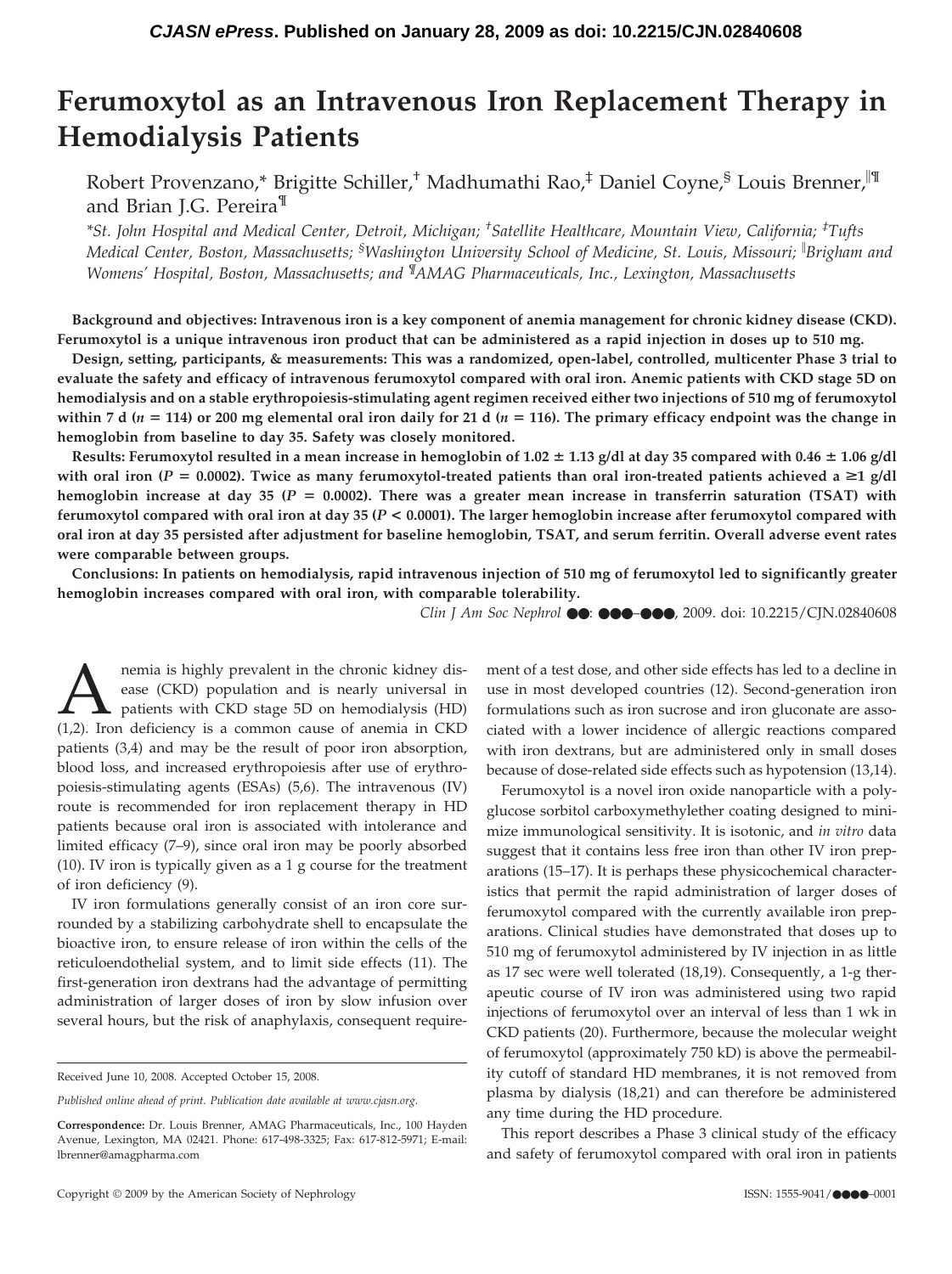on HD receiving a stable ESA regimen, and the factors that affect hemoglobin response to IV iron in the current era of anemia management.

## **Materials and Methods**

## *Ferumoxytol*

Ferumoxytol injection (AMAG Pharmaceuticals, Inc., Lexington, Massachusetts) is a sterile liquid with a neutral pH and is formulated with mannitol for isotonicity; each milliliter contains 30 mg of iron (15).

### *Study Design and Conduct*

This was a randomized, controlled, open-label, multicenter Phase III trial comparing the safety and efficacy of IV ferumoxytol to oral iron treatment in patients on HD with iron deficiency anemia (ClinicalTrials. gov identifier: NCT00233597). The protocol was approved by a central institutional review board, and where required, by individual institutional review boards. The study was conducted in accordance with the ethical principles that have their origin in the Declaration of Helsinki. All patients gave written informed consent. The study was conducted in the United States between October 2005 and April 2007.

The sample size estimate of 230 patients was based on a 1:1 randomization of patients to ferumoxytol or oral iron, a mean treatment difference in hemoglobin of  $0.6$  g/dl (SD of  $1.2$  g/dl), 90% power to detect a difference using a two-sample *t* test, a 5% Type I error, and a 25% dropout rate.

Inclusion criteria included the following:  $\geq$  18 yr of age, on HD for at least 90 d, hemoglobin  $\leq$ 11.5 g/dl, transferrin saturation (TSAT)  $\leq$ 30%, serum ferritin  $\leq$ 600 ng/ml, and stable ( $\pm$ 25%) dose ESA therapy for at least 10 d before dosing. The ESA dose was required to remain constant during the study. Exclusion criteria included pregnancy or breast feeding, causes of anemia other than CKD, use of another investigational drug or device within 30 d, iron therapy within 10 d, recent blood transfusion, active infection, or allergy to iron products or multiple drug classes.

Eligible patients were randomized in a 1:1 ratio using a telephonebased system (ClinPhone Interactive Voice Response System, East Windsor, New Jersey) to receive either IV ferumoxytol or oral iron. Ferumoxytol was administered as two 510 mg IV injections over 17 sec, each at a rate of 1 ml (30 mg iron)/s, during sequential dialysis treatments (within  $5 \pm 3$  d). Each dose was injected at any time after 60 min  $(\pm 15 \text{ min})$  into the HD session once hemodynamic stabilization was achieved. Patients randomized to oral iron took 200 mg of elemental iron daily as Ferro-Sequels (50 mg of ferrous fumarate per tablet; Inverness Medical Innovations, Inc., Waltham, Massachusetts) for 21 d.

Laboratory tests and clinical evaluations were performed during screening visits on day -10 and day -5, before study drug dosing, and at days 21 and 35 after the initial dose. All laboratory tests were performed at a central laboratory (MedTox Laboratories, Inc., St. Paul, Minnesota).

After completion of the radomized study at day 35 and at the discretion of the site investigator, patients in either group, who once again met the study entry criteria (including at least one hemoglobin measurement  $\leq$ 11.5 g/dl and the iron targets noted earlier), had the opportunity to receive two doses of 510 mg ferumoxytol in an optional, nonrandomized readmission phase. The schedule of ferumoxytol administration and assessments in the readmission phase was the same as in the randomized phase.

#### *Statistical Analyses*

Efficacy analyses were conducted on the intent-to-treat (ITT) population (all randomized patients, whether or not they received study

drug). Baseline laboratory values were the day  $-10$  and day  $-5$  average. The primary efficacy endpoint was the change in hemoglobin from baseline to day 35. Other efficacy endpoints included the proportion of patients achieving a  $\geq$ 1 g/dl increase in hemoglobin at day 35; change in hemoglobin at day 21; and change in TSAT, serum ferritin, serum iron, total iron binding capacity (TIBC), and reticulocyte hemoglobin content (CHr) at day 21 and 35. In the event that any postdose laboratory parameter was missing, the analysis assumed no change from baseline and a value of zero was imputed for the change from baseline. Treatment differences were assessed using a two-sided, two-sample *t*-test or  $\chi^2$  test. An analysis of covariance model was used to compare day 35 hemoglobin change treatment differences when adjusted for baseline hemoglobin, TSAT, and ferritin. The relationship between hemoglobin change and these baseline parameters was examined by linear regression analysis.

The population for the safety analysis included all patients who were randomized and received at least one dose of study drug. Safety assessments included adverse event monitoring, vital sign assessments, and clinical laboratory evaluations. Adverse events were coded using the Medical Dictionary for Regulatory Activities (MedDRA) version 8.0 and the site investigator assigned relatedness to treatment. In the oral iron group, vital signs were collected at baseline; within 15 min before initiation of dialysis; and at 60, 65, 70, 80, 90, and 120 min into dialysis on days 0, 7, 14, 21, and 35. In the ferumoxytol group, vital signs were collected at baseline; within 15 min before initiation of dialysis; at 15 min predose; at 5, 10, 20, 30, and 60 min postdose; and at days 21 and 35. Hypotension was defined as a decrease in systolic blood pressure (BP) of  $>$ 20 mmHg and to  $<$ 90 mmHg, or a decrease in diastolic BP of  $>15$  mmHg and to  $<$ 50 mmHg.

The efficacy and safety endpoints in the readmission phase were identical to those in the randomized phase. Because the optional readmission phase was neither randomized nor powered to demonstrate efficacy, the efficacy endpoints were examined for exploratory purposes only. The day 35 hemoglobin measurement was used as the readmission baseline value if the patient entered the readmission phase within 2 to 8 d of the final study visit; otherwise a new laboratory measurement was taken at the time of readmission.

## **Results**

#### *Disposition and Demographics*

Two-hundred-thirty patients were randomized (114 to ferumoxytol and 116 to oral iron); of these 102 (89.5%) ferumoxytoland 99 (85.3%) oral iron-treated patients completed the study (Figure 1). Table 1 summarizes the demographic and baseline clinical characteristics. Baseline characteristics were similar except for more men in the oral iron group compared with the ferumoxytol group (62.9% *versus* 50.0%,  $P = 0.04$ ). Mean baseline laboratory measures were similar between the two treatment groups.

## *Extent of Exposure*

In the randomized phase, 104 of 110 patients (94.5%) in the ferumoxytol group received two complete doses (1.02 g), and six patients (5.5%) received one complete dose (510 mg). Four patients did not receive ferumoxytol because of protocol violation  $(n = 1)$ , adverse event  $(n = 1)$ , or other reasons  $(n = 2)$ . The median time for injection of ferumoxytol was 25 s (range 7 to 60 sec). The mean cumulative dose in the oral iron group was 3765 mg, on the basis of pill count estimates.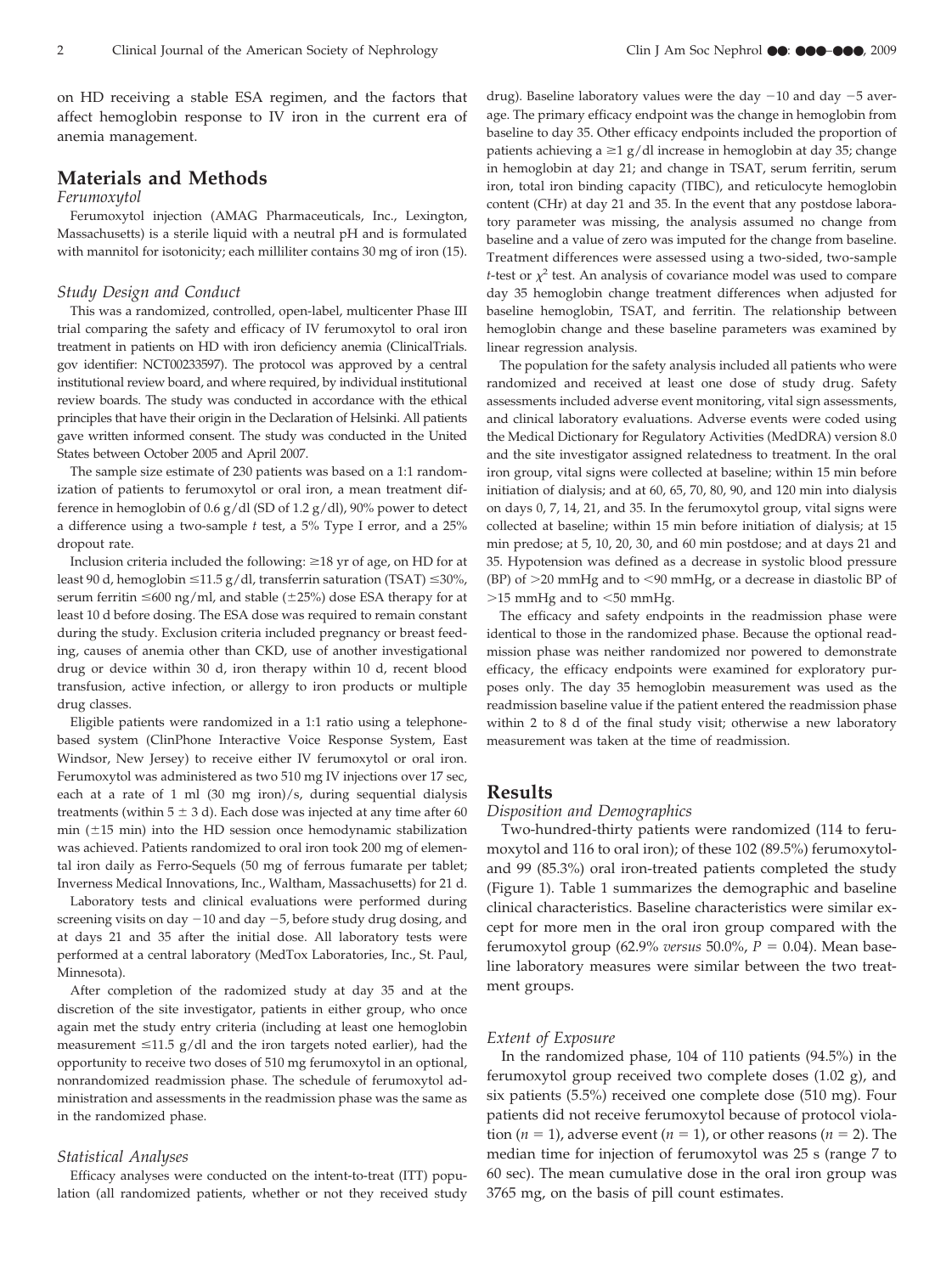

*Figure 1.* Patient flow diagram.

#### *Efficacy in the Randomized Phase*

Ferumoxytol treatment led to improvements across all efficacy endpoints compared with oral iron (Table 2). For the primary endpoint, ferumoxytol produced a significantly greater increase in hemoglobin at day 35 compared with oral iron, with increases of  $1.02 \pm 1.13$  g/dl in the ferumoxytol group and  $0.46 \pm 1.06$  g/dl in the oral iron group ( $P = 0.0002$ ); results were similar at day 21. Twice as many patients in the ferumoxytol group achieved  $a \ge 1$  g/dl increase in hemoglobin at day 35 compared with the oral iron group (49.0 *versus* 25.0%,  $P = 0.0002$ ). Mean increase in TSAT was significantly greater with ferumoxytol compared with oral iron at both day 21 (6.22 *versus* 1.39%,  $P = 0.0015$ ) and day 35 (6.44 *versus* 0.55%,  $P <$ 0.0001). Serum ferritin levels significantly increased in the ferumoxytol group but declined in the oral iron group at both day 21 (357 *versus* -38 ng/ml, *P* 0.0001) and day 35 (234 *versus*  $-59$  ng/ml,  $P < 0.0001$ ). Likewise, compared with oral iron, ferumoxytol resulted in greater increases in CHr (at days 21 and 35,  $P < 0.0001$  for each test) and greater decreases in TIBC (at days 21 and 35,  $P < 0.0001$  for each test). Although the increases in serum iron after ferumoxytol were greater than oral iron at both days 21 and 35, these differences did not reach statistical significance.

## *Relationship between Hemoglobin Response and Baseline Laboratory Values*

The statistically significant increase in hemoglobin after ferumoxytol compared with oral iron at day 35 persisted after adjustment for baseline hemoglobin  $(P = 0.0003)$ , TSAT  $(P = 0.0001)$ , and serum ferritin  $(P = 0.0001)$ , and there were no significant interactions. The relationship between the hemoglobin response at day 35 and baseline hemoglobin, TSAT, and serum ferritin quartiles are shown in Table 3 and Figure 2.

These results are only provided for descriptive purposes because the study was not powered for subanalysis. Among ferumoxytol-treated patients, regression analysis revealed a trend for an inverse relationship between the hemoglobin increase at day 35 and baseline hemoglobin ( $R^2 = 0.04$ ,  $P = 0.34$ ) and baseline serum ferritin ( $R^2 = 0.04$ ,  $P = 0.37$ ), but not with baseline TSAT ( $R^2 = 0.00$ ,  $P = 0.87$ ). For patients at all levels of baseline TSAT, ferumoxytol resulted in a mean hemoglobin increase of approximately 1 g, including patients with baseline TSAT levels between 21 and 30% (Figure 2b). Among patients treated with oral iron, there was no relationship between the hemoglobin response and baseline hemoglobin, TSAT, or serum ferritin.

### *Efficacy in the Readmission Phase*

Among the 46 patients who entered the optional readmission phase (39 previously treated with oral iron and seven with ferumoxytol), baseline hemoglobin levels at re-entry were  $10.71 \pm 0.83$  g/dl and  $11.01 \pm 0.59$  g/dl, respectively. At day 35 of the readmission phase, hemoglobin increased from the readmission baseline by  $0.78 \pm 0.86$  g/dl in patients previously treated with oral iron and by  $0.96 \pm 0.69$  g/dl in patients previously treated with ferumoxytol.

#### *Safety in the Randomized Phase*

Seven individuals who did not receive study drug were excluded from the safety analysis. Of the 110 patients included in the safety analysis for the ferumoxytol group, 54 (49.1%) experienced a total of 121 adverse events. In the oral iron group, 64 (56.6%) of the 113 patients included in the safety analysis experienced a total of 152 adverse events. Adverse events considered to be related to treatment by the investigator were less frequent in the ferumoxytol group (8.2%) compared with the oral iron group (15.9%). The frequency of serious adverse events was similar in the ferumoxytol (12.7%) and oral iron groups (12.3%). Within each group, most serious adverse events were reported in single patients except for hypotension (in two patients in the ferumoxytol group) and cellulitis and chronic obstructive pulmonary disease exacerbation (each in two patients in the oral iron group). One (0.9%) ferumoxytoltreated patient had a serious adverse event of hypotension that was considered related to treatment and resolved within a few minutes without sequelae; no oral iron-treated patient had serious adverse event systolic considered related to treatment. There was one (0.9%) death in the ferumoxytol group and three (2.7%) deaths in the oral iron group, none of which were considered related to treatment. There was no meaningful decrease in mean systolic BP after initial administration of ferumoxytol or oral iron (Figure 3).

#### *Safety in the Readmission Phase*

In the readmission phase, the overall incidence of all adverse events was 48.0%, which was comparable to the rate of adverse events in each prior treatment group in the randomized phase. In the readmission phase, one patient (1%) who had received oral iron during the randomized phase of the study developed a serious adverse event of hypotension after ferumoxytol that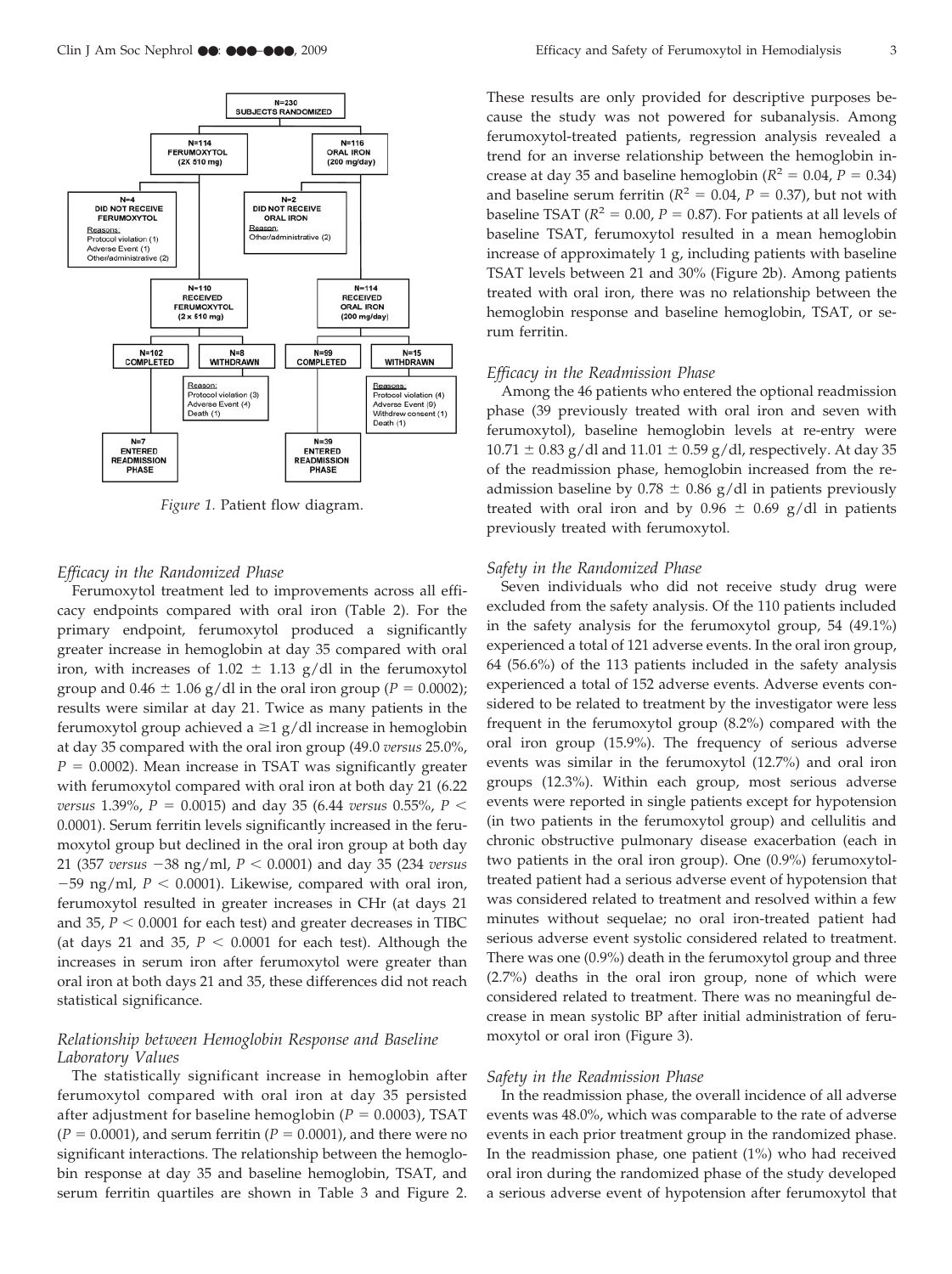|                                  | Ferumoxytol<br>$2 \times 510$ mg<br>$n = 114$ | Oral Iron<br>$200 \text{ mg/d}$<br>$n = 116$ |
|----------------------------------|-----------------------------------------------|----------------------------------------------|
| Age, mean $\pm$ SD (yr)          | $59.5 \pm 14.3$                               | $60.8 \pm 13.0$                              |
| Gender, $n$ (%) male             | 57(50.0)                                      | 73 (62.9)                                    |
| Race, $n$ (%)                    |                                               |                                              |
| African American                 | 69(60.5)                                      | 67(57.8)                                     |
| Caucasian                        | 37(32.5)                                      | 40(34.5)                                     |
| Asian                            | 6(5.3)                                        | 2(1.7)                                       |
| other/missing                    | 2(1.8)                                        | 7(6.0)                                       |
| Cause of kidney disease, $n$ (%) |                                               |                                              |
| diabetes                         | 49 (42.9)                                     | 49 (42.2)                                    |
| hypertension                     | 39(34.2)                                      | 40(34.5)                                     |
| glomerular disease               | 11(9.6)                                       | 7(6.0)                                       |
| other/missing                    | 15(13.2)                                      | 20(17.2)                                     |
| Laboratory values, mean $\pm$ SD |                                               |                                              |
| hemoglobin $(g/dl)$              | $10.59 \pm 0.67$                              | $10.69 \pm 0.57$                             |
| TSAT $(\% )$                     | $15.71 \pm 7.21$                              | $15.91 \pm 6.29$                             |
| ferritin $(ng/ml)$               | $341 \pm 159$                                 | $358 \pm 172$                                |

*Table 1.* Baseline demographics and clinical characteristics (ITT Population)

TSAT, transferrin saturation.

resolved without sequelae. Among patients who received ferumoxytol during the randomized phase, there was no increase in the number of or change in pattern of adverse events after a second 1.02-g course of ferumoxytol treatment. There were no deaths during the readmission phase.

## **Discussion**

The results of this study provide insight into two key areas: (1) the efficacy profile, safety profile, and potential convenience of ferumoxytol, a novel IV iron designed to minimize immunological sensitivity and permit administration of large doses as an injection; and (2) the factors that affect the hemoglobin response to IV iron in the current era of anemia management. Hemodialysis patients randomized to two 510 mg injections of ferumoxytol demonstrated a significantly greater increase in hemoglobin levels compared with oral iron, as well as significantly greater increases in serum ferritin, TSAT, and CHr. The superior hemoglobin response to ferumoxytol compared with oral iron persisted after adjustment for baseline hemoglobin, TSAT, and ferritin levels. Ferumoxytol was well tolerated and was associated with fewer adverse events than treatment with oral iron. The therapeutic response, tolerability, and convenience of administering a 1 g course of IV iron with just two injections makes ferumoxytol a potentially attractive treatment option for anemic HD patients.

In the United States, the prevalence of iron deficiency in HD patients receiving ESA therapy is as high as 90% (5). Iron deficiency leads to inefficient erythropoiesis and is a common cause of ESA resistance (22). Treatment of iron deficiency is therefore an essential component of appropriate anemia management in HD patients. Intravenous iron therapy replaces iron lost during the HD procedure, enables efficient erythropoiesis, and ameliorates ESA resistance in the setting of iron deficiency, thereby optimizing the use and effects of ESA therapy (7,23–26). The Kidney Disease Outcomes Quality Initiative anemia guidelines recommend IV administration as the preferred route of iron delivery in HD patients on ESA therapy and recommend that the goal of therapy should be to achieve and maintain TSAT  $>$ 20%, CHr  $>$ 29 pg/cell, and serum ferritin  $>$ 200 ng/ml (9). Consequently, most HD patients in the United States receive IV iron to treat iron-deficiency anemia.

Oral iron is a suboptimal choice for iron replacement therapy in HD patients from the point of efficacy, safety, and tolerability (7–9). Claims from studies that have suggested that oral iron may be efficacious in HD patients, at least in a subgroup of patients (27), have been fraught with methodological weaknesses such as their observational nature and selection bias. We compared the hemoglobin increase at 5 wk after two 510 mg doses (1.02 g total dose) of ferumoxytol given within 1 wk with oral iron. Subjects in the control arm of this study were prescribed 200 mg/d for 21 d, resulting in a total cumulative dose of 4200 mg. Given that the absorption of oral iron is incomplete (approximately 40%) (6), and patients may not be fully compliant with daily oral iron dosing, this cumulative dose would ensure that at least 1 g of iron would be absorbed; this would represent a comparable dose of bioavailable iron to that administered in the ferumoxytol treatment arm. Despite most oral iron-treated patients being at least 80% compliant, the hemoglobin increase with ferumoxytol was twice as high as with oral iron, and twice as many patients achieved a hemoglobin increase of 1 g/dl or greater with ferumoxytol compared with oral iron. Likewise, indices of iron stores showed a significantly greater increase after ferumoxytol compared with oral iron, suggesting durability of the response. Furthermore, patients who did not respond satisfactorily to oral iron had a favorable therapeutic response to ferumoxytol in the readmis-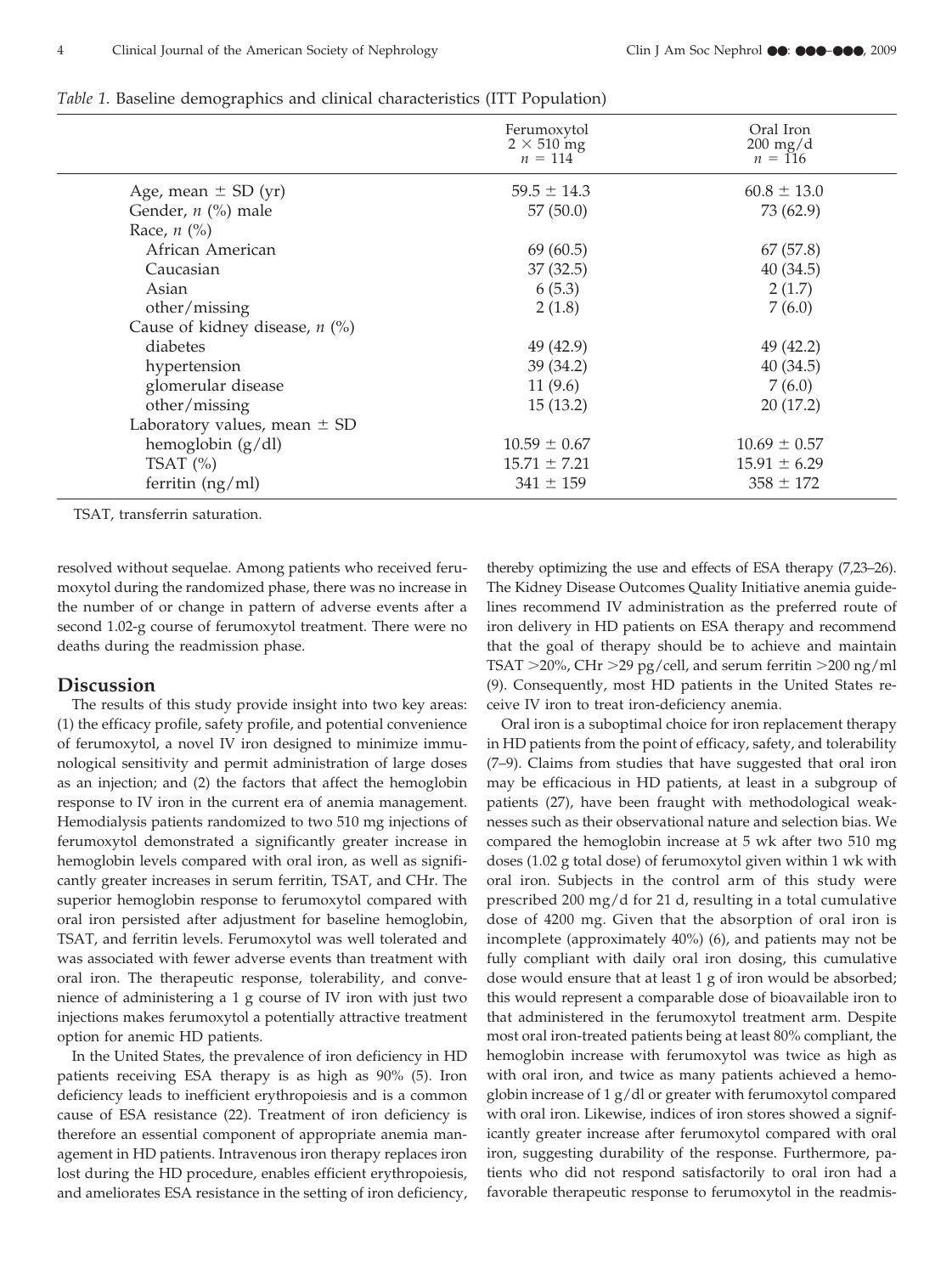| Table 2. Changes in hemoglobin and serum iron indices after ferumoxytol or oral iron therapy (ITT Population) <sup>a</sup>                  |                     |                          |                     |                                        |                     |                     |                                        |
|---------------------------------------------------------------------------------------------------------------------------------------------|---------------------|--------------------------|---------------------|----------------------------------------|---------------------|---------------------|----------------------------------------|
| Treatment Group                                                                                                                             | Baseline            | Day 21                   | Change at<br>Day 21 | Day 21<br>Change <sup>b</sup><br>P for | Day 35              | Change at<br>Day 35 | Day 35<br>Change <sup>b</sup><br>P for |
| Hemoglobin $(g/dl)$                                                                                                                         |                     |                          |                     |                                        |                     |                     |                                        |
| Ferumoxytol                                                                                                                                 | $10.59 \pm 0.67$    | ± 1.23<br>11.41          | $0.71 \pm 1.07$     | 0.0067                                 | $11.72 \pm 1.20$    | $1.02 \pm 1.13$     | 0.0002                                 |
| Oral iron                                                                                                                                   | $10.69 \pm 0.57$    | 1.07<br>$+1$<br>11.09    | $0.35 \pm 0.90$     |                                        | $11.22 \pm 1.22$    | $0.46 \pm 1.06$     |                                        |
| TSAT (%)                                                                                                                                    |                     |                          |                     |                                        |                     |                     |                                        |
| Ferumoxytol                                                                                                                                 | $15.71 \pm 7.21$    | $22.00 \pm 12.17$        | $6.22 \pm 12.12$    | 0.0015                                 | $22.31 \pm 13.33$   | $6.44 \pm 12.59$    | < 0.0001                               |
| Oral iron                                                                                                                                   | $15.91 \pm 6.29$    | 9.54<br>$+1$<br>17.08    | 8.88<br>$1.39 +$    |                                        | 9.72<br>$16.46 \pm$ | $-8.34$<br>0.55     |                                        |
| Ferritin (ng/ml)                                                                                                                            |                     |                          |                     |                                        |                     |                     |                                        |
| Ferumoxytol                                                                                                                                 | $340.52 \pm 159.07$ | 301.63<br>$+1$<br>749.49 | $356.66 \pm 247.12$ | < 0.0001                               | $601.79 \pm 282.95$ | $233.93 \pm 206.95$ | < 0.0001                               |
| Oral iron                                                                                                                                   | $357.56 \pm 171.65$ | 173.51<br>$+1$<br>316.24 | $-37.56 \pm 106.98$ |                                        | $289.30 \pm 165.76$ | $-59.23 \pm 106.22$ |                                        |
| Serum iron $(\mu g/dl)$                                                                                                                     |                     |                          |                     |                                        |                     |                     |                                        |
| Ferumoxytol                                                                                                                                 | $49.49 \pm 20.20$   | 31.54<br>$60.06 \pm$     | $10.84 \pm 31.40$   | 0.1328                                 | $58.64 \pm 27.88$   | $9.20 \pm 27.77$    | 0.0557                                 |
| Oral iron                                                                                                                                   | $48.23 \pm 18.73$   | 24.78<br>$+1$<br>53.07   | $4.87 \pm 23.33$    |                                        | $51.02 \pm 26.28$   | $2.61 \pm 21.71$    |                                        |
| $TBC(\mu g/dI)$                                                                                                                             |                     |                          |                     |                                        |                     |                     |                                        |
| Ferumoxytol                                                                                                                                 | $322.36 \pm 76.78$  | 67.83<br>$280.26 \pm$    | $-41.25 \pm 57.02$  | < 0.0001                               | $275.67 \pm 60.71$  | $-45.88 \pm 52.53$  | $<$ 0.0001                             |
| Oral iron                                                                                                                                   | $313.89 + 65.84$    | 65.86<br>$+1$<br>310.67  | $-4.16 \pm 46.87$   |                                        | $319.62 \pm 67.29$  | 50.26<br>$4.21 \pm$ |                                        |
| CHr (pg)                                                                                                                                    |                     |                          |                     |                                        |                     |                     |                                        |
| Ferumoxytol                                                                                                                                 | $31.12 \pm 2.62$    | $32.42 \pm 2.60$         | $1.32 \pm 1.59$     | < 0.0001                               | $32.22 \pm 2.69$    | $1.09 \pm 1.64$     | < 0.0001                               |
| Oral iron                                                                                                                                   | $31.57 \pm 2.48$    | 2.42<br>$31.68 +$        | $0.07 \pm 1.46$     |                                        | $31.56 \pm 2.39$    | $0.00 \pm 1.46$     |                                        |
| <sup>b</sup> Two-sample t-tests evaluated treatment differences in changes from baseline.<br>${}^{\rm a}$ Mean $\pm$ SD data are presented. |                     |                          |                     |                                        |                     |                     |                                        |
|                                                                                                                                             |                     |                          |                     |                                        |                     |                     |                                        |

TIBC, total iron binding capacity; CHr, reticulocyte hemoglobin content; TSAT, transferrin saturation.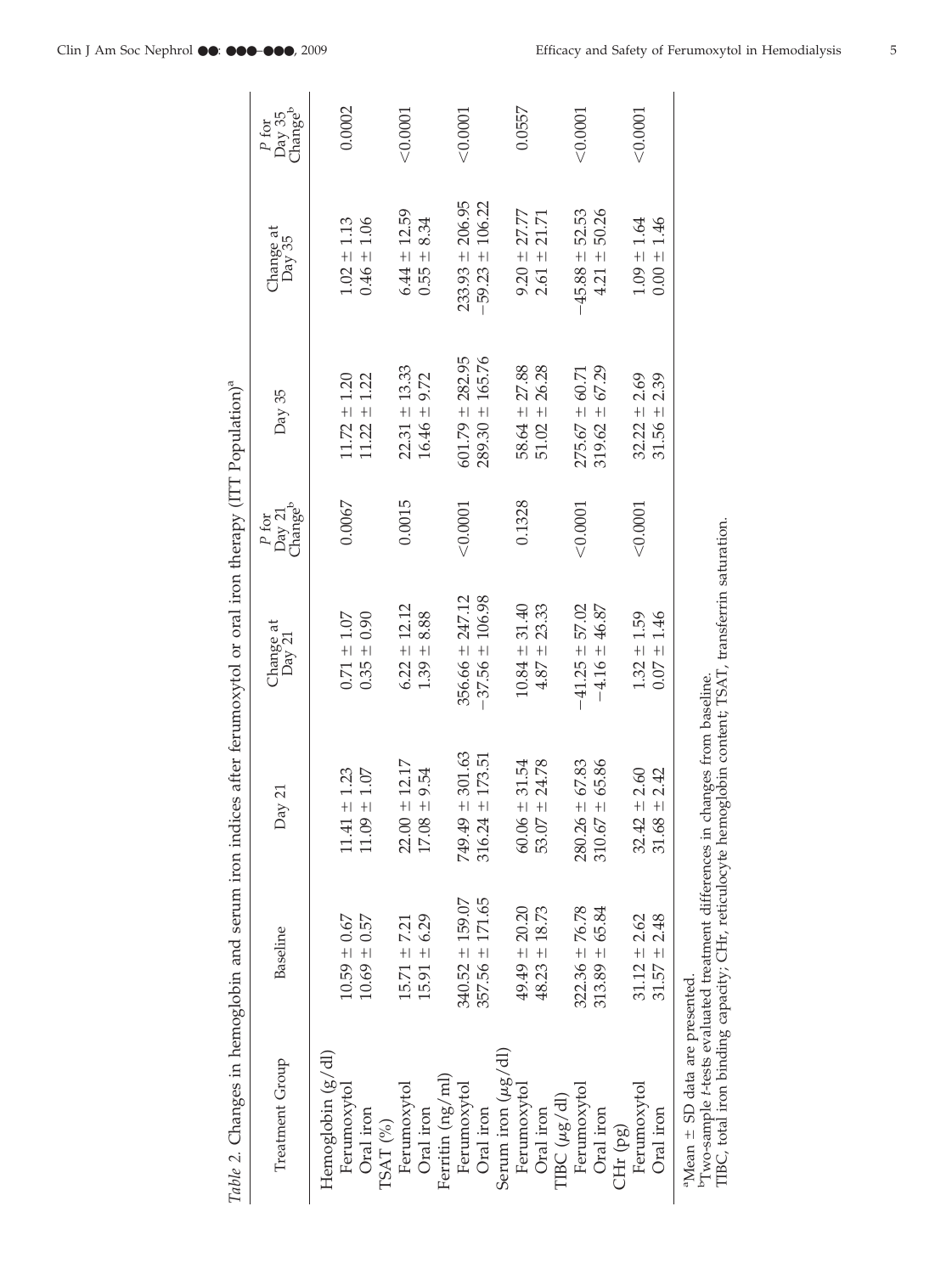| Ouartile                          | Ferumoxytol |              | Oral Iron   |                 |
|-----------------------------------|-------------|--------------|-------------|-----------------|
|                                   | Mean Change | 95% CI       | Mean Change | 95% CI          |
| Baseline hemoglobin $(g/dl)$      |             |              |             |                 |
| 8.2 to 10.3                       | 1.239       | 0.791, 1.687 | 0.681       | 0.261, 1.101    |
| $>10.3$ to 10.7                   | 1.462       | 1.037, 1.887 | 0.420       | 0.091, 0.749    |
| $>10.7$ to 11.2                   | 0.864       | 0.465, 1.262 | 0.531       | 0.142, 0.921    |
| $>11.2$ to 11.5                   | 0.645       | 0.181, 1.109 | 0.208       | $-0.359, 0.775$ |
| Baseline TSAT (%)                 |             |              |             |                 |
| $0$ to $10$                       | 0.978       | 0.592, 1.365 | 0.473       | $-0.046, 0.992$ |
| $>10$ to 14                       | 0.992       | 0.561, 1.423 | 0.680       | 0.313, 1.047    |
| $>14$ to 21                       | 1.015       | 0.465, 1.566 | 0.263       | $-0.152, 0.679$ |
| $>21$ to 30                       | 1.184       | 0.697, 1.671 | 0.459       | 0.092, 0.826    |
| Baseline serum ferritin $(ng/ml)$ |             |              |             |                 |
| 8.00 to 207.75                    | 1.370       | 0.855, 1.886 | 0.343       | $-0.118, 0.804$ |
| $>$ 207.75 to 360.50              | 0.953       | 0.533, 1.374 | 0.323       | $-0.010, 0.656$ |
| $>360.50$ to 466.25               | 1.145       | 0.741, 1.549 | 0.388       | $-0.066, 0.842$ |
| $>466.25$ to 599.00               | 0.709       | 0.235, 1.183 | 0.641       | 0.279, 1.003    |

*Table 3.* Relationship between change in hemoglobin from baseline at day 35 and baseline laboratory values

CI, confidence interval.

sion phase of the study, comparable to that seen in the ferumoxytol group in the randomized phase. Finally, the statistically significant increase in hemoglobin response to ferumoxytol compared with oral iron persisted after adjustment for baseline hemoglobin, TSAT, and serum ferritin, and there were no significant interactions. These results reaffirm that IV iron should be the administration route of choice in HD patients.

A common view among clinicians is that oral iron is much safer than IV iron because IV iron has been associated with hypersensitivity reactions and hypotension. Because this was a registrational Phase 3 study of an investigational IV iron product, enrolling patients with an allergy to iron products or multiple drug classes was not appropriate. We found that the incidence of adverse events and serious adverse events was similar among patients treated with ferumoxytol and oral iron. Furthermore, with the exception of two episodes of transient but serious hypotension after ferumoxytol administration (one in each phase of the study), the BP pattern after ferumoxytol was virtually identical to that among patients treated with oral iron in the randomized phase. These BP results were consistent with those from a large safety study, which found similar BP patterns after a single rapid IV dose of 510 mg of ferumoxytol or saline placebo in CKD patients on and not on hemodialysis (28).

The safety profile of ferumoxytol may have a basis in its unique physicochemical profile. An ideal IV iron formulation should have low immunogenicity, stable binding of the iron to its carrier molecule in serum until it is taken up into the reticuloendothelial system for transfer to transferrin or storage, and no direct release of iron in the serum, thereby avoiding the generation of a free or labile iron pool (11,29). Indeed, ferumoxytol demonstrates several of these properties. Ferumoxytol exhibited extremely low immunogenicity in the rat paw edema

test (15). Moreover, a comparison of bleomycin-detectable iron and TSAT in the serum of patients receiving either ferumoxytol, iron gluconate, or iron sucrose showed that ferumoxytol generated the least catalytic free iron for comparable levels of TSAT (16,17). These characteristics, along with an isotonic formulation, may explain in part why 510 mg of ferumoxytol can be administered as a single rapid injection compared with the need for 5 to 10 separate infusions of 100 to 200 mg with other iron preparations in current use (30,31).

The results of this study also provide insight into the factors that affect the hemoglobin response to IV iron in the current era of anemia management. The hemoglobin increase with ferumoxytol therapy was inversely related to the baseline hemoglobin, and in the highest quartile of baseline hemoglobin the mean increase was 0.64 g/dl. This provides reassurance against concerns of an overshoot of target hemoglobin levels after IV ferumoxytol administration, given the current sensitivity surrounding high hemoglobin levels (32,33). More importantly, the hemoglobin response to ferumoxytol was unrelated to the baseline TSAT levels up to 30%, which was the cutoff for entry into the study. This suggests that HD patients with TSAT levels up to 30% (and possibly higher) can benefit from ferumoxytol therapy. Finally, the inverse relationship between serum baseline ferritin levels and the hemoglobin response supports the notion that serum ferritin levels are a marker of inflammation and resistance to ESA or iron therapy (34). Even in the highest serum ferritin quartile of 466 to 600 ng/ml, the 0.70 g/dl increase in hemoglobin after ferumoxytol was notable. Likewise, in the Dialysis Patients' Response to IV Iron at Elevated Ferritin (DRIVE) study, 1 g of ferric gluconate administered to HD patients with hemoglobin levels  $\langle 11 \text{ g}/\text{dl} \rangle$ , serum ferritin levels of 500 to 1200 ng/ml, and TSAT levels  $\leq$ 25% resulted in a greater and more rapid increase in hemoglobin with IV iron compared with controls (25). Taken together, these data dem-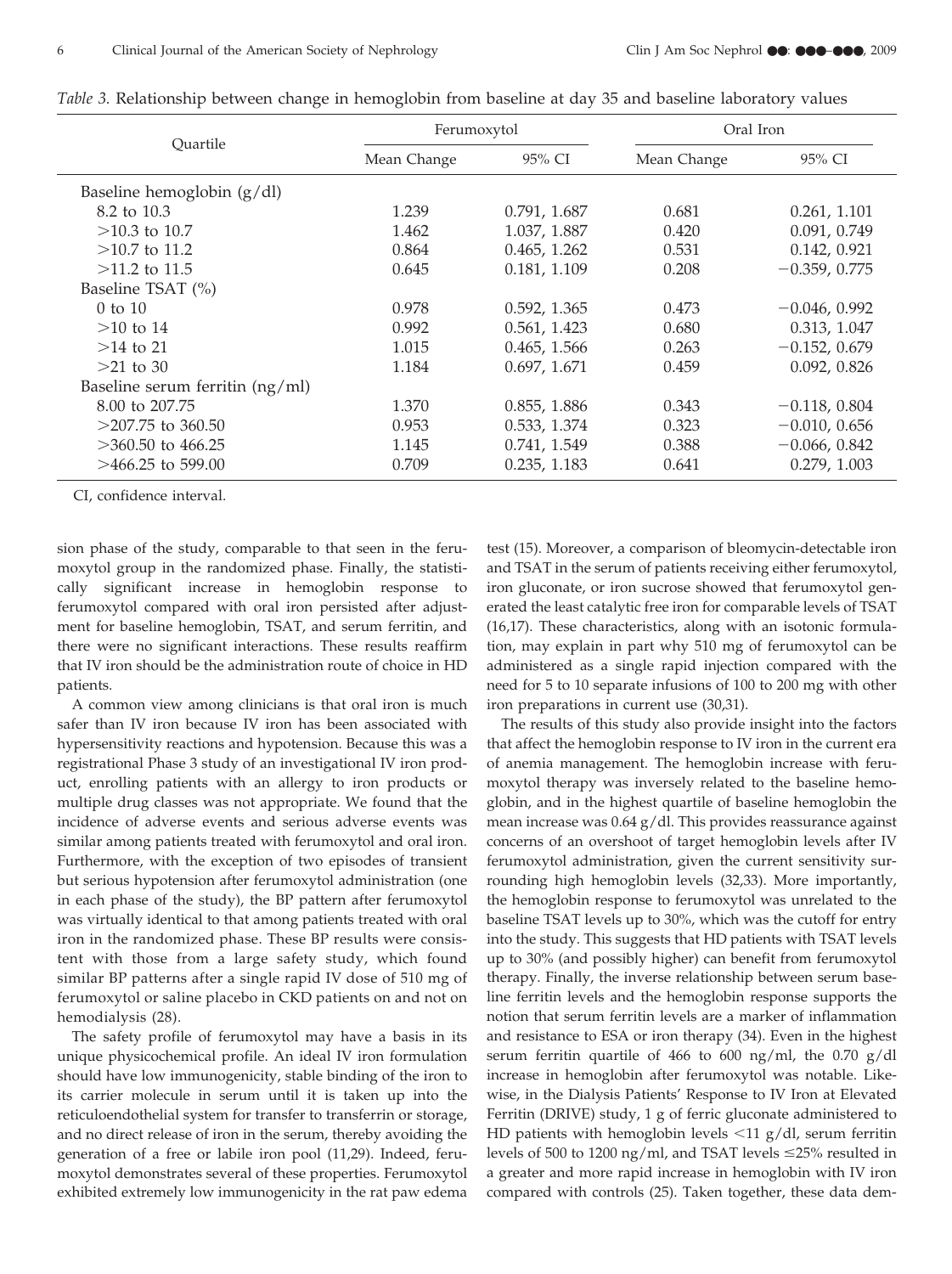

*Figure 2.* Change in hemoglobin at day 35 by baseline hemoglobin and TSAT. Mean change in hemoglobin from baseline at day 35 stratified by baseline quartiles of (a) hemoglobin and (b) TSAT. Circles represent means and bars represent 95% confidence intervals around the means.

onstrate hemoglobin response to IV iron treatment across a wide range of baseline ferritin levels  $\left($  <200 ng/ml in the study presented here to 1200 ng/ml in the DRIVE study) and should be considered as part of a re-examination of the current IV iron therapy guidelines in CKD patients, especially with respect to baseline ferritin and TSAT levels.

The ability to administer a repletion course of IV iron with fewer doses has potential implications for patient compliance, efficiency of care, and cost in HD patients. Efficient correction of iron deficiency may produce a cost savings by optimizing ESA use (24,26), particularly in patients demonstrating ESA hyporesponsiveness in the setting of iron deficiency. In addition, fewer injections of iron to administer a 1 g therapeutic course may improve patient management through increased compliance and reduced medical errors and would theoretically increase staff efficiency.

## **Acknowledgments**

AMAG Pharmaceuticals, Inc. funded this study, and its employees identified study sites, monitored the study to ensure adherence to Good



*Figure 3.* Mean systolic blood pressure measurements after the administration of the first dose of (a) ferumoxytol or (b) oral iron. Boxplots show median (line inside box), 25<sup>th</sup>, and 75th percentiles (bottom and top of box, respectively), and whiskers extending to values nearest 1.5 times the interquartile range.

Clinical Practice, and performed data analyses according to the predefined statistical analysis plan. An abstract of some of these data was submitted to the October 2007 American Society of Nephrology Meeting.

We gratefully acknowledge the contribution of members of the Clinical Studies Steering Committee (Drs. W. Kline Bolton, Anatole Besarab, Ajay Singh, and Bruce Spinowitz), who provided guidance throughout the study and critical review of the manuscript.

## **Disclosures**

Drs. Pereira and Brenner are employees of AMAG Pharmaceuticals, Inc. Dr. Provenzano is a member of the Clinical Studies Steering Committee of AMAG Pharmaceuticals, Inc. Drs. Schiller and Coyne were ferumoxytol study investigators.

## **References**

1. Obrador GT, Ruthazer R, Arora P, Kausz AT, Pereira BJ: Prevalence of and factors associated with suboptimal care before initiation of dialysis in the United States. *J Am Soc Nephrol* 10: 1793–1800, 1999